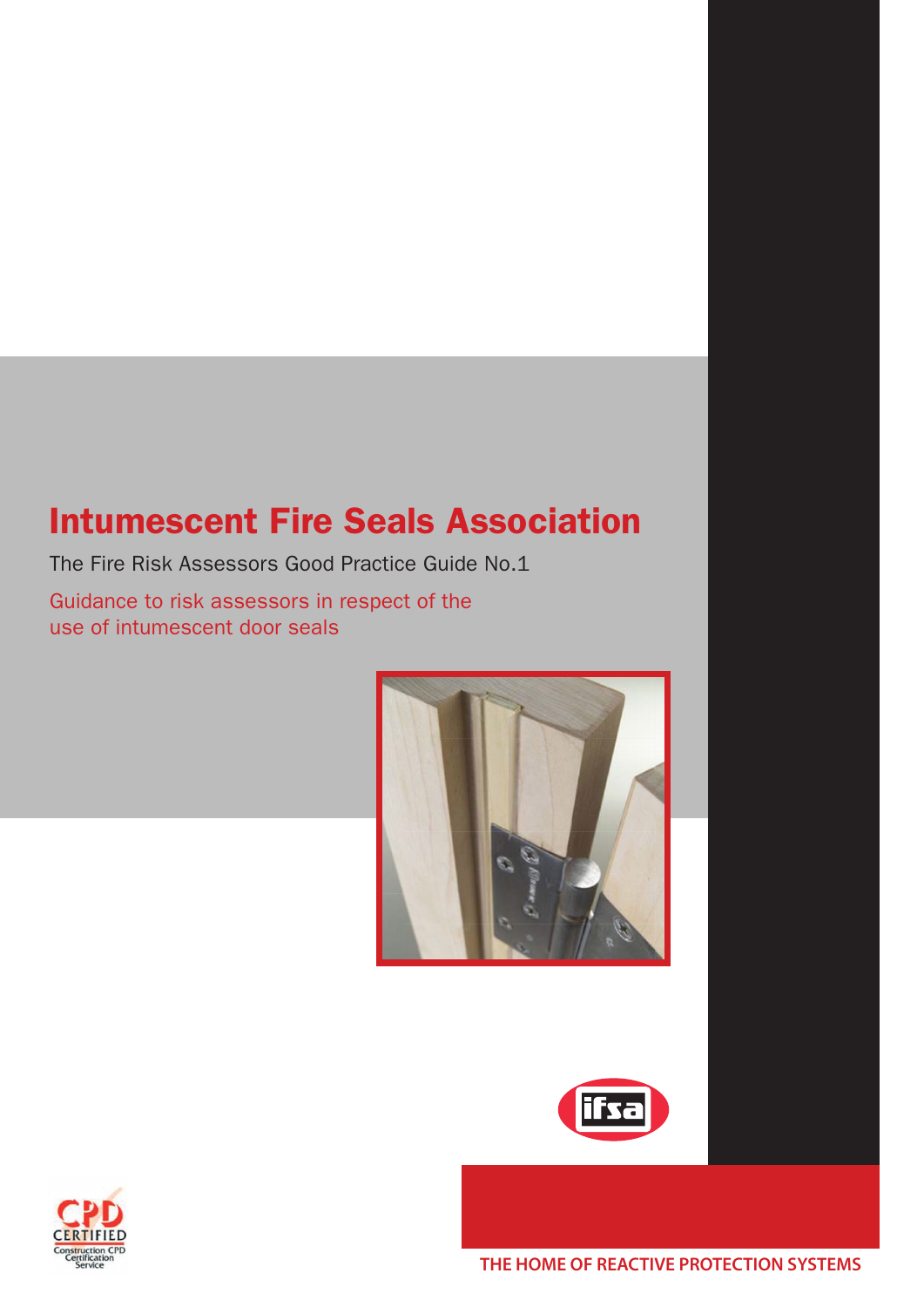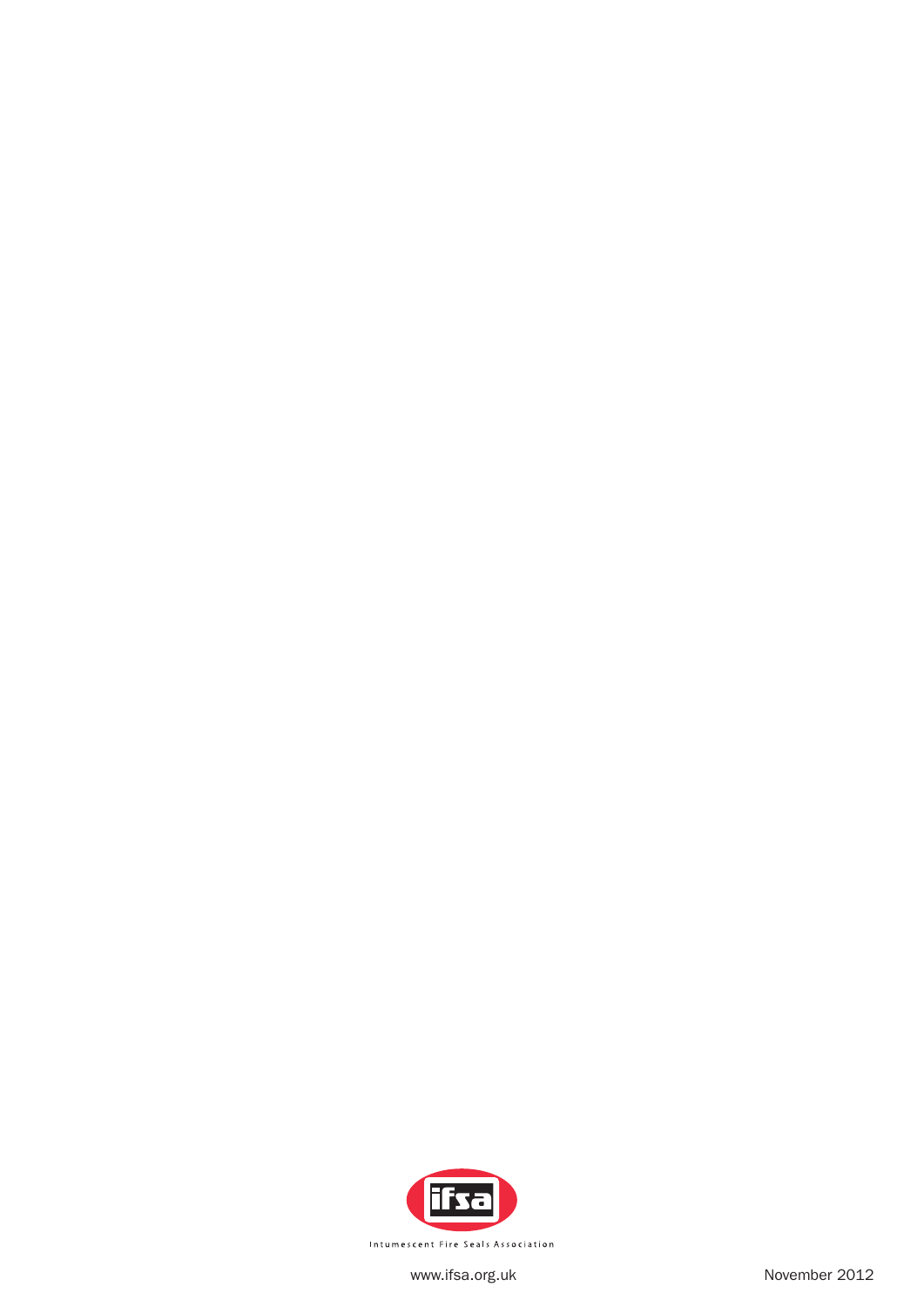## **Contents**

| Purpose of this Document                   | Page 1 |
|--------------------------------------------|--------|
| Background to Risk assessments             | Page 1 |
| <b>Door Sealing Principles</b>             | Page 1 |
| Recognition of Different Intumescent Types | Page 2 |
| <b>Limiting Smoke Spread</b>               | Page 2 |
| Selection and Installation                 | Page 3 |
| <b>Audit Check List</b>                    | Page 4 |
| <b>About IFSA</b>                          | Page 7 |

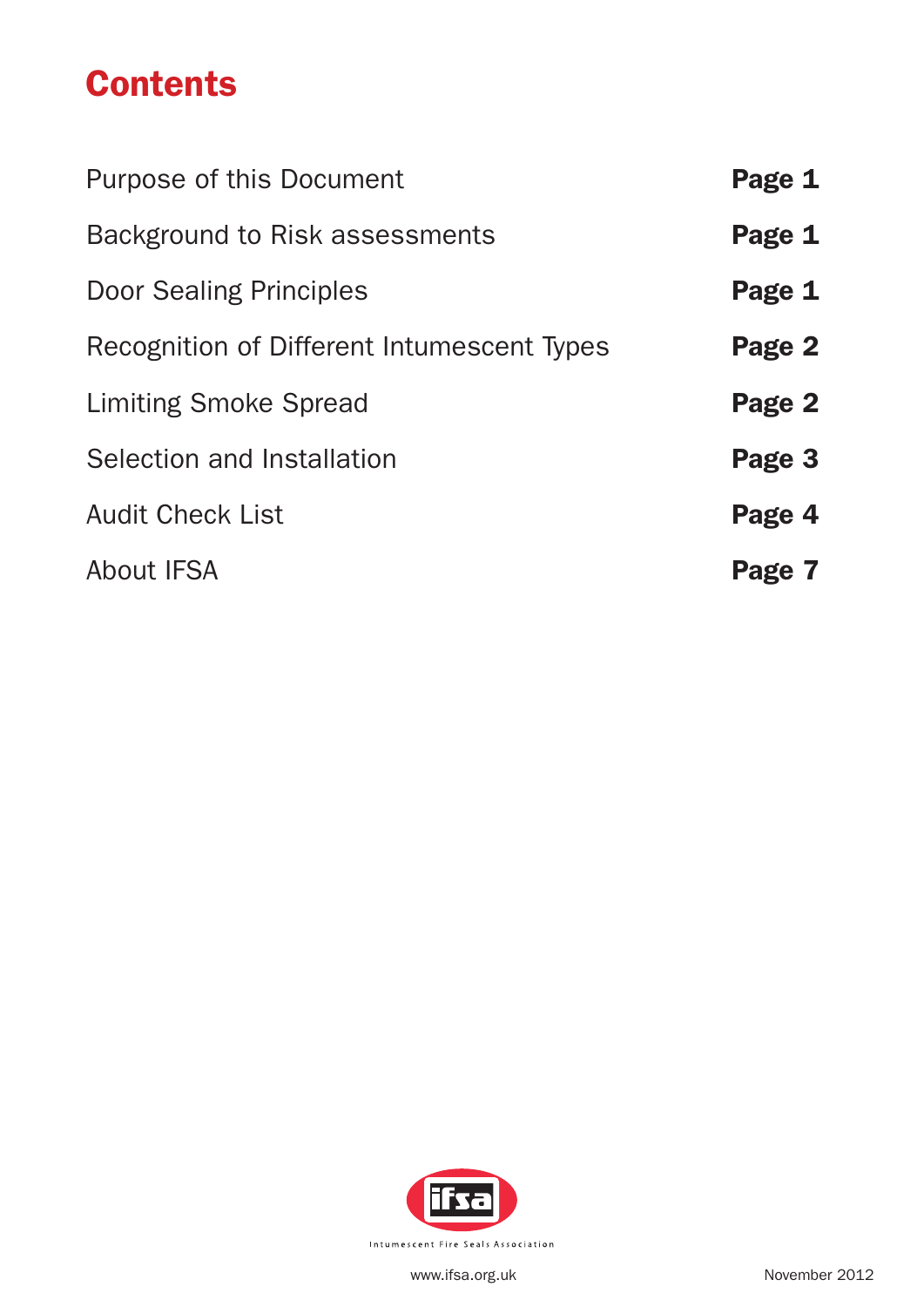## Purpose of this Document

Intumescent materials and smoke seals play a major role in restricting the spread of any fire with the primary objective of keeping vital protected routes tenable to life during the period of evacuation, thereby reducing death and injury. It is hoped that the Risk Assessor for a project is a skilled and knowledgeable person, but even the most experienced of these is unlikely to have had the opportunity to see at first hand the vital contribution that intumescent seals and smoke seals make to this process. Door assemblies without seals fitted can permit a notionally protected space, particularly if it is a small space, e.g. the size of a corridor, to become smoke logged in a very short space of time. As a consequence, this Information Sheet is designed to provide Risk Assessment auditors with information that will assist them in their Fire Safety Audit.

## Background to Risk Assessments

Since 1999, buildings that are used for the employment of persons had to be subject to a Fire Risk Assessment Audit performed under the legal duties imposed by The Fire Precautions (Workplace) Regulations (Amended 1999). This included buildings that were already the subject of a Fire Certificate issued under the Fire Precautions Act 1971. In England & Wales\*(1), 1st October 2006 saw the introduction of the Regulatory Reform Order (RRO) which repealed the Fire Precautions Act and replaced it with the need for the 'responsible person' to carry out, or have carried out, an ongoing Fire Risk Assessment of the premises for which he/she is responsible. This Risk Assessment automatically embodies the requirements of the 'Workplace' Regulations as employees are also persons 'in and around' the building, and so fire safety moves away from a prescriptive base to a totally risk base system.

The Fire Services' role in this process is no longer that of the inspecting authority and changes to that of being the auditor of the Risk Assessment process. The responsible person, normally the premises owner (possibly the Chairman of the Board) does, from this date, take total legal responsibility for the safety of all building occupants in the event of a fire breaking out.

The objective of this Risk Assessment is to demonstrate that, in the event of fire, the health & safety of persons in and around the building is not at risk. This process extends much further than the audits that were performed to ensure that the Fire Certificate conditions were being satisfied, as were previously undertaken by the Fire Service under the Fire Precautions Act.

Intumescent materials and smoke seals play a major role in restricting fire spread, and hence reducing death and injury, and this Good Practice Guide is designed to provide Risk Assessment auditors with information that will assist them in their Fire Safety Audit. *In Scotland, the 'RRO' is known as the 'Fire (Scotland) Act 2005 and this was implemented on 1st October 2007.* 

## Door Sealing Principles

Fire doors play an important role in restricting the spread of fire and combustion products. If a door is to work effectively in its normal role it has to have a gap around its perimeter, but this will always compromise its ability to restrict the spread of fire, but even more importantly the spread of hot and cold smoke, unless measures are introduced to prevent it. Cold, 'non-buoyant', smoke is restricted from exploiting these gaps by the use of flexible edge seals that can be of a blade, or brush pile type, whilst heat activated seals control hot smoke.

Intumescent seals have been recognised for more than 30 years as being important in maintaining the 'integrity' of the door assembly. Integrity is a measure of the ability of the assembly to resist penetration by flames. As a consequence, the ability of the intumescent seal to restrict the spread of hot smoke and toxic combustion gases has never fully been recognised. It is probably worth noting that virtually all modern timber fire doors are designed from the start only to achieve their required performance with the use of appropriate fire seals. Such doors would probably fail very rapidly if they are not supported by fire seal technology. The use of fire seals has generally enabled door manufacturers to reduce the cost of the material constituents of the fire door making them lighter and more user-friendly. It is this ability to contain smoke, however, that does more to provide life safety protection than any other single component. Modern timber doors will invariably incorporate an intumescent seal across the head and down the jambs, including the meeting stiles, but solely due to historic issues, there are many existing fire doors in older buildings that are not fitted with

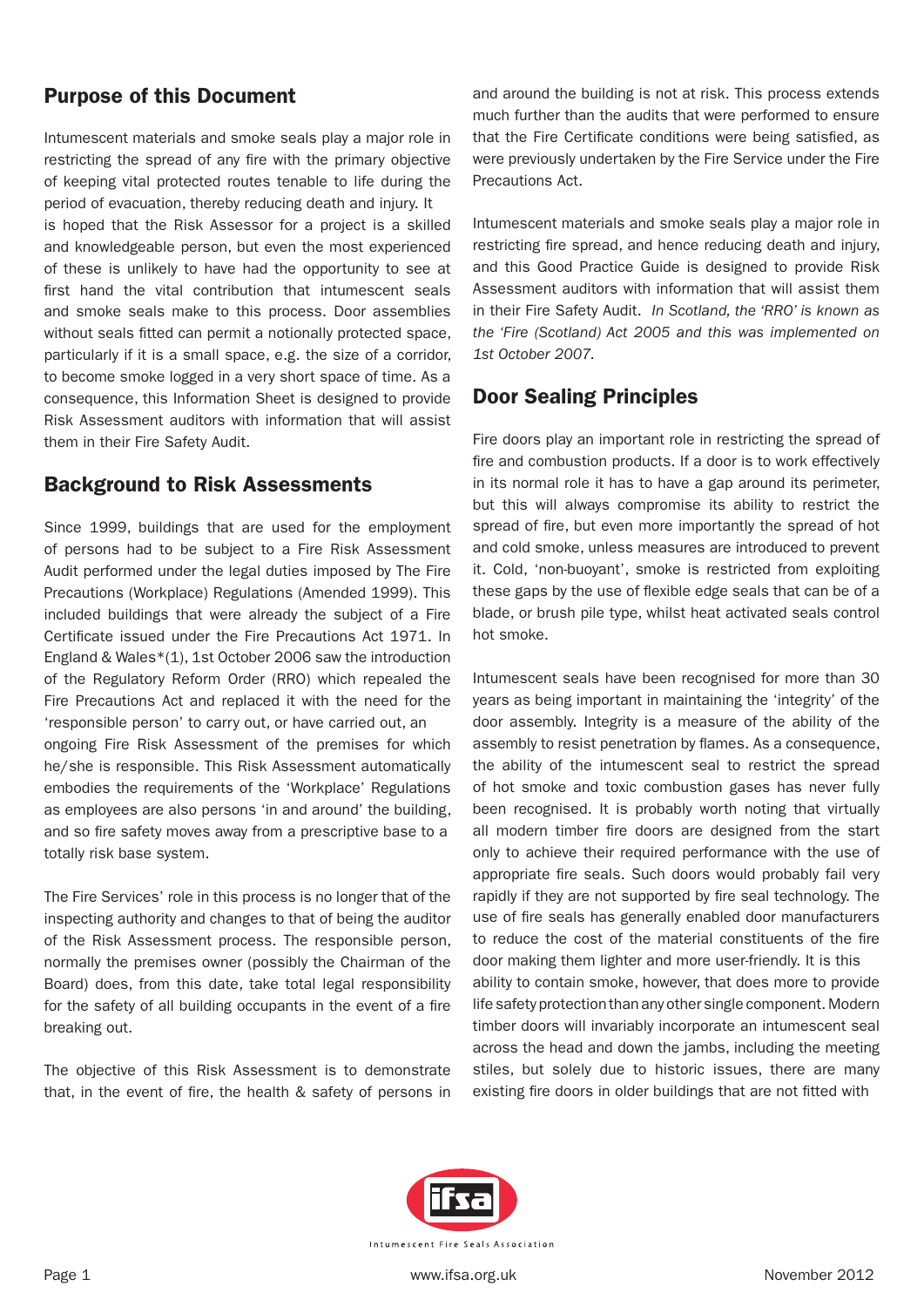an intumescent seal. Such doors can severely compromise the ability of keeping a protected area free from the products of combustion, and Risk Assessors need to consider whether this is acceptable if life safety is to be guaranteed.

For the last 20 years all timber based fire door assemblies have been based on the incorporation of intumescent seals, even if it is only a 20 minute (FD20) door. The fitting of these seals is therefore deemed to be necessary if the door is to provide a satisfactory level of safety in modern buildings. As a consequence, a Risk Assessor would be wise to take this as his base standard when undertaking any audit and doors without seals should be designated as non-compliant and the fitting of seals should be strongly recommended.

## Recognition of different intumescent types

The selection of intumescent seals is important, because the incorrect selection of seal type, or its incorrect positioning, could restrict the effectiveness of the measures. Many fire doors in UK buildings are not latched in use, e.g. crosscorridor doors, doors to protected stairways, in order that they do not impede escape. This is almost unique in Europe. Such doors rely on a door closer to hold the door closed in normal use, but as most closers are made of aluminium they are likely to melt when subjected to fire. As a consequence, the seals selected should be of a pressure forming type or have been shown to have met the test criteria on an unlatched door with a face fixed closer, as these are needed to prevent the door from blowing open under the dynamic air movements that occur in a fire. Guidance on the selection of intumescent seals for timber doors is to be found in Information Sheet No. 1 available from the Association.

Metal doors have not traditionally been fitted with an intumescent seal, primarily because the inherent expansion of the metal means that they can satisfy the integrity requirements of the standard, which, in the case of uninsulated metal doors, is invariably evaluated solely in respect of the measurement of gaps, without the use of a seal. As a consequence, metal doors have never been given the ability to restrict the spread of hot smoke in the same way that a timber door has. It is the opinion of the Association that people in a protected space separated by metal doors should be provided with similar levels of protection against the spread of combustion products as those separated by timber doors.

Again, the Risk Assessor should feel confident that the door assembly, whether metal or wood, is capable of providing tenable conditions in the space that is deemed to be 'protected' for the period that the egressing persons, including the disabled, will need. By fitting intumescent seals to the perimeters of metal doors, the leakage of hot smoke can be significantly reduced, thereby maintaining tenable conditions for longer. The selection of intumescent type and the method of fixing it to metal doors will generally require consultation with an intumescent strip supplier to ensure the suitability of the product.

It must be recognised that just fitting an intumescent seal to a fire door does not guarantee that it would pass the fire test as all aspects of the construction need to work in harmony, e.g. hardware, glazing, frame fixings, but it will improve the performance of what exists. To ensure the fire resistance, a formal assessment and appropriate upgrading will probably be needed. Guidance on upgrading is available in the Upgrading Protocol, published by IFC Ltd, and available from the Secretariat.

## Limiting smoke spread

In a Code compliant building, many, but not all, of the doors will be designated as smoke control. Smoke control doors will normally be fitted with a seal that, when properly installed, will be capable of demonstrating that the door assembly can satisfy the conditions when tested in a similar doorset to BS476: Part 31.1. The guidance asks that they will not leak more than the 3m3/hr/m (of edge) at a pressure of 25Pa recommendations in Guides in support of National Regulations; these Guides permit the bottom of the door to remain unsealed.

As smoke is almost invariably recognised as being a primary cause of death and injury, a Risk Assessor should consider whether more doors than the statutory minimum should be provided with smoke seals. Similarly, as these seals are designed to prevent the leakage of fully mixed non- buoyant smoke at low temperatures, the Risk Assessor must feel confident that the leakage of smoke under the threshold will not negate the benefits of the other seals. The Association believes that threshold sealing for doors other than that to the room on fire, can make a major contribution to life safety and recommends its implementation. As all doors may become the door remote from the room of fire origin the

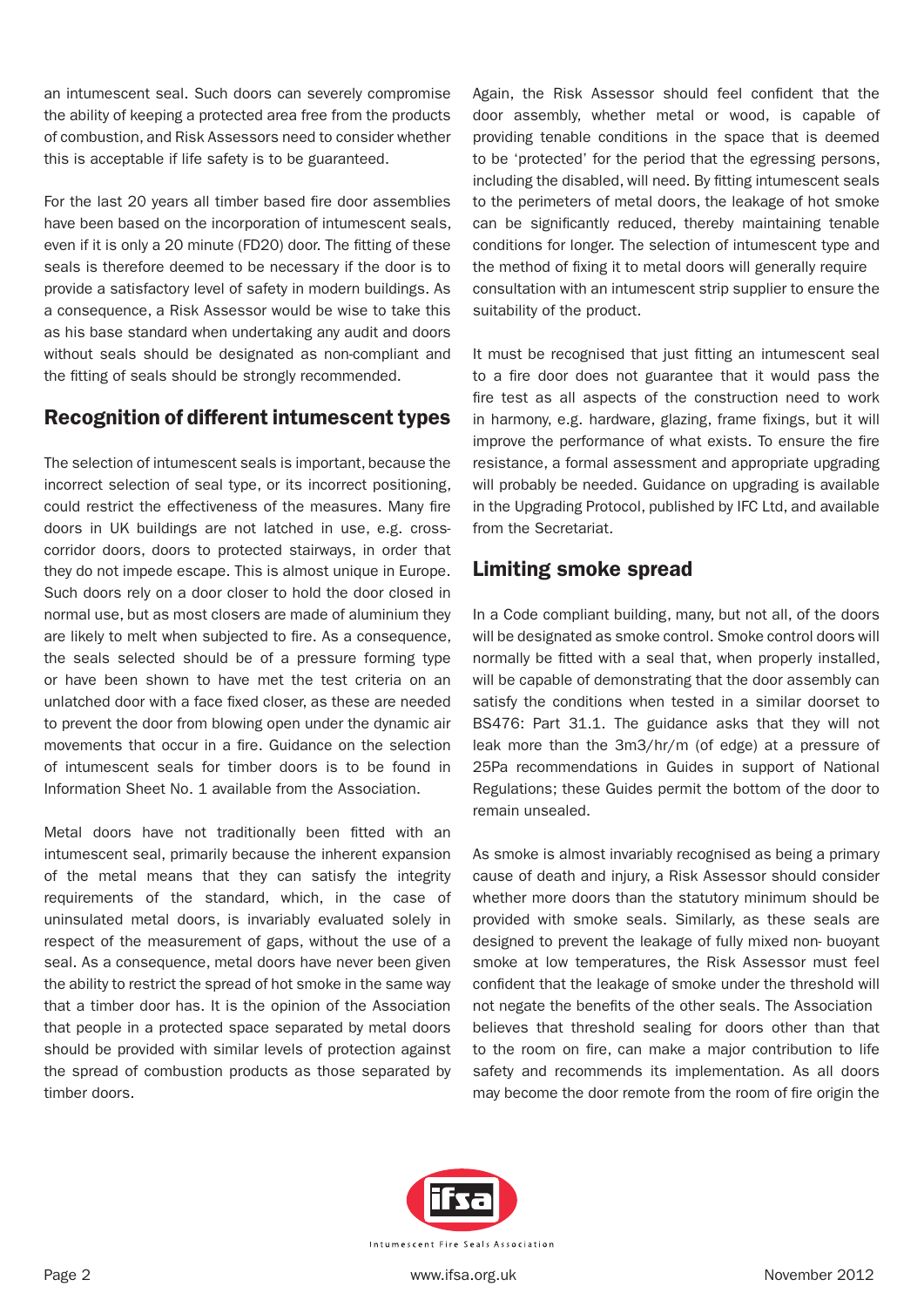threshold should always be sealed. This also restricts the passage of air to fire.

It must also be recognised that a smoke seal must fully fill the gap between the leaf and the frame, i.e. be in contact with both surfaces. If it does not, then the assembly will generally fail to contain the smoke as intended. There is also a limit on the number and length of any interruptions that can be tolerated in the seal. As a rule of thumb the ability to achieve the regulatory recommended level will be badly compromised if the total length of gaps of more than 150mm exists in the perimeter seal. Where there is a break in the seal of greater than 150mm, a separate length of seal may need to be inserted alongside the item(s) causing the gap, overlapping the existing seal by at least 25mm, unless the seal in question has test evidence to the contrary.

Smoke seals have been cited as producing unacceptable resistance to door operation. Little attention has been given to the pressure differential from one side of a door to the other. If a door is effectively smoke sealed, but the air distribution system calculations are inaccurate, then the differential pressure may rise considerably above 25Pa after a door has been closed and time elapses.

Also when a series of adequately smoke sealed doors are positioned close together in a corridor, opening the first door may create an initial partial vacuum thus increasing the drag and resistance to opening. A solution to this pressure differential problem maybe to fit fire and smoke containment air transfer grilles in the fire doors or any adjacent side panels.

### Selection and Installation

Finally, reduce any further risks by recommending that any upgrading of the doors to meet the fire safety objectives is undertaken using quality products supplied by a member of the Intumescent Fire Seals Association; companies that have always put evidence of performance of their product at the top of their list of priorities. See the website (www.ifsa.org.uk) or contact the Secretariat for a list of member companies.

The information in this document is based on the current knowledge and collective experience of the Association's membership. Whilst every effort has been made to ensure the accuracy of the guidance given, the Association cannot accept liability for loss or damage arising from the use of the information.

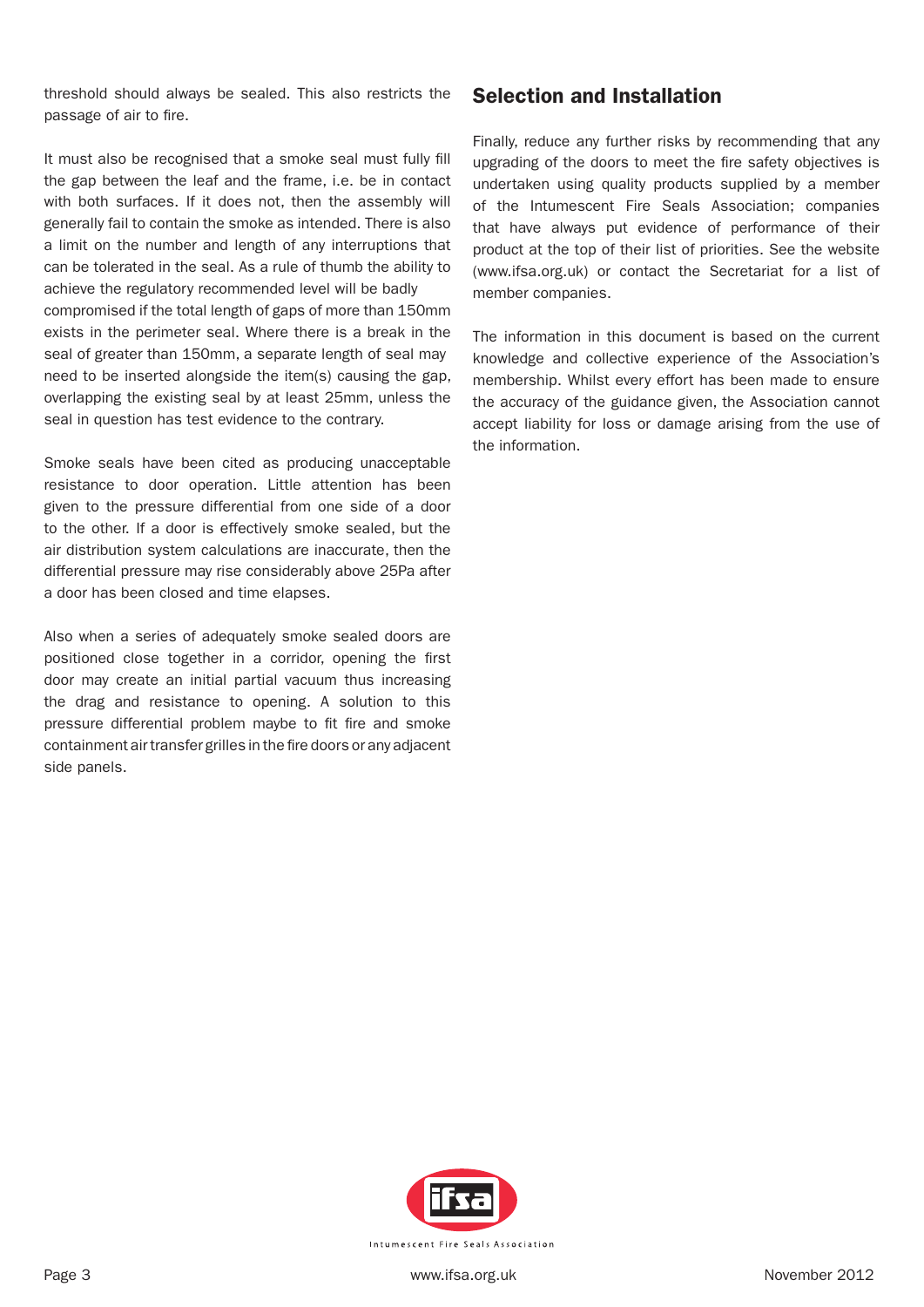# Audit Checklist

## TIMBER DOOR ASSEMBLIES

### *Does the door under consideration need to perform a fire door function? (i.e. in its position in the building should the door be a fire door?)*

- Yes Is written evidence available to support its performance and if not, does the door incorporate the critical construction characteristics such that it could satisfy the test e.g. heat activated and smoke seals (1).
- No When properly hung (see IFSA Information Sheet No. 4), would the door benefit from the fitting of a cold smoke seal to reduce potential contamination and provide enhanced reduction of fire risk?

#### *Is the fire door fitted with intumescent seals on head and vertical edges? (2)*

- No Fit seals of appropriate type. (3)
- Yes Are seals of the correct type, size and position for the door under consideration? (3)

#### *Is the fire door a one hour door, or greater?*

- Yes Ensure the intumescent seals are not interrupted at any hardware positions, either continuously or by additional protection local to the door hardware
- No Assume it is only a 30 min door and therefore the seals may be interrupted as long as the hardware does not extend to closer than 12mm from door edge.

#### *Is the fire door a joinery door, probably untested, or an oversize door (larger than 2100 x 900mm)?*

- Yes Ensure that seal specification is enhanced so that it can restrict or accommodate greater distortion. (4)
- No Try and trace original door manufacturer's intumescent specification and replicate. Default sealing specification is as in Note 2.

#### *Is the fire door unlatched in normal use?*

- Yes Ensure head seal is either of the pressure forming type, or has test evidence to support its use on unlatched door assemblies of the appropriate configuration.
- No Use the default intumescent specification (2) for latched doors.

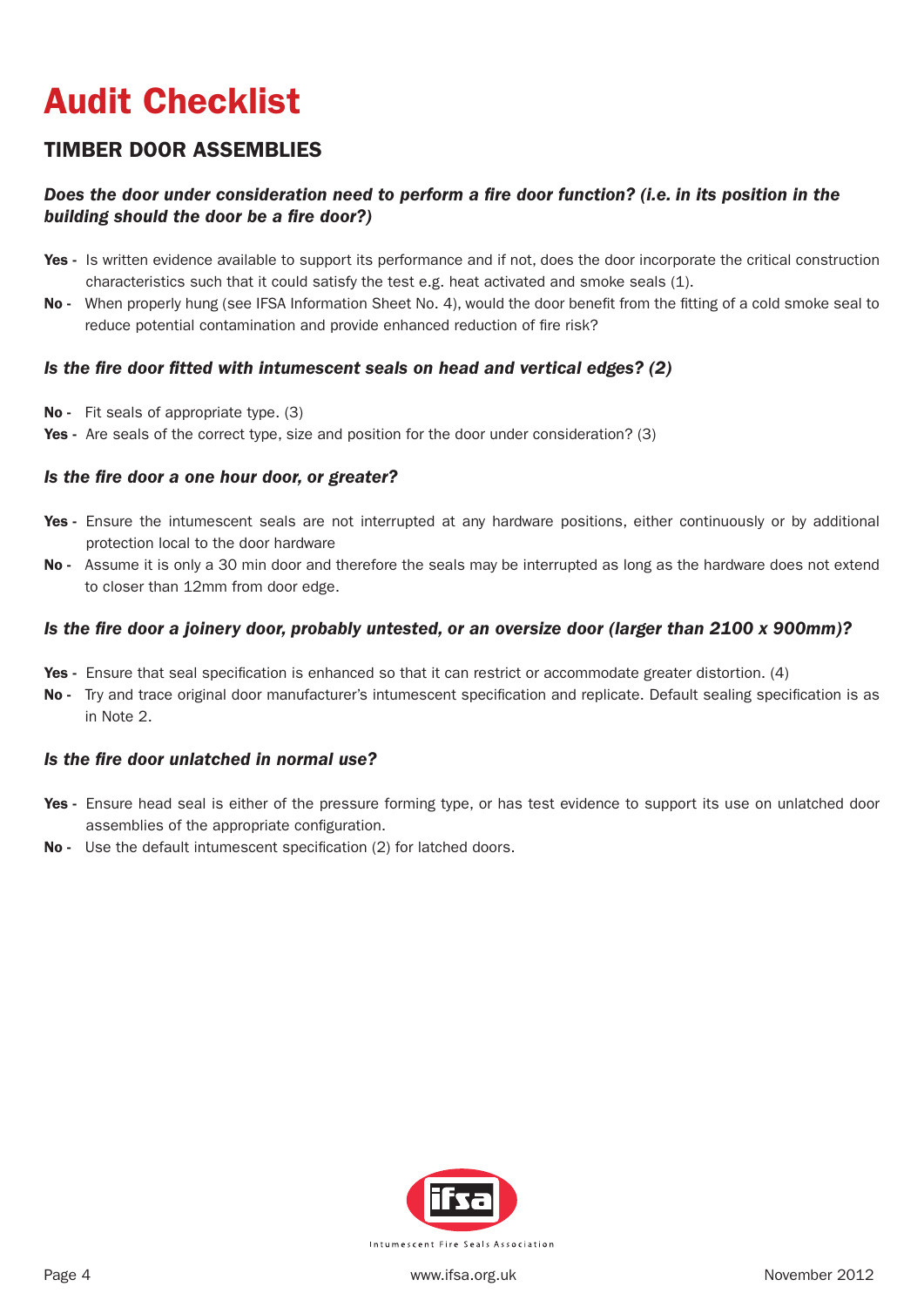# Audit Checklist

## METAL DOOR ASSEMBLIES

### *Does the door open into an area where persons may be escaping, whether or not it is designated as a fire door?*

- Yes Fitting of intumescent seal strongly recommended to reduce the risk to escapees. (5)
- No Intumescent Seals not needed unless edge gap is greater than 5mm, but a smoke seal should be fitted to prevent smoke logging (see below).

### *Are materials/equipment that is protected by this door prone to contamination by combustion gases?*

- No Fitting of seals have no direct benefit.
- Yes Fitting of intumescent seal and possibly smoke seals is strongly recommended. (5)

## ALL DOOR TYPES

#### *Is the assembly a smoke control door assembly? (6)*

- Yes Is there a gap of more than 150mm in length in the continuity of the seal, e.g. at hardware positions, if so, fit additional lengths of smoke seals alongside all items which interrupt the seal.
- No OK, but check that seal contacts the leaf and frame in all positions and if not, adjust seal, or fit a seal that does.

#### *Would a reduction in smoke flow around door increase life safety tenability, or reduce contamination damage?*

- Yes Fitting of smoke seal strongly recommended. (7)
- No Try and trace original door manufacturer's intumescent specification and replicate. Default sealing specification is as in Note 2.

#### *Is the fire door unlatched in normal use?*

- Yes Ensure head seal is either of the pressure forming type, or has test evidence to support its use on unlatched door assemblies of the appropriate configuration.
- No Are you sure? Is a smoke seal fitted to the threshold?
	- No Consider whether the area being protected is critical, e.g. is a refuge for the disabled, or includes smoke sensitive equipment, such as, computers, and fit threshold seal if it is.

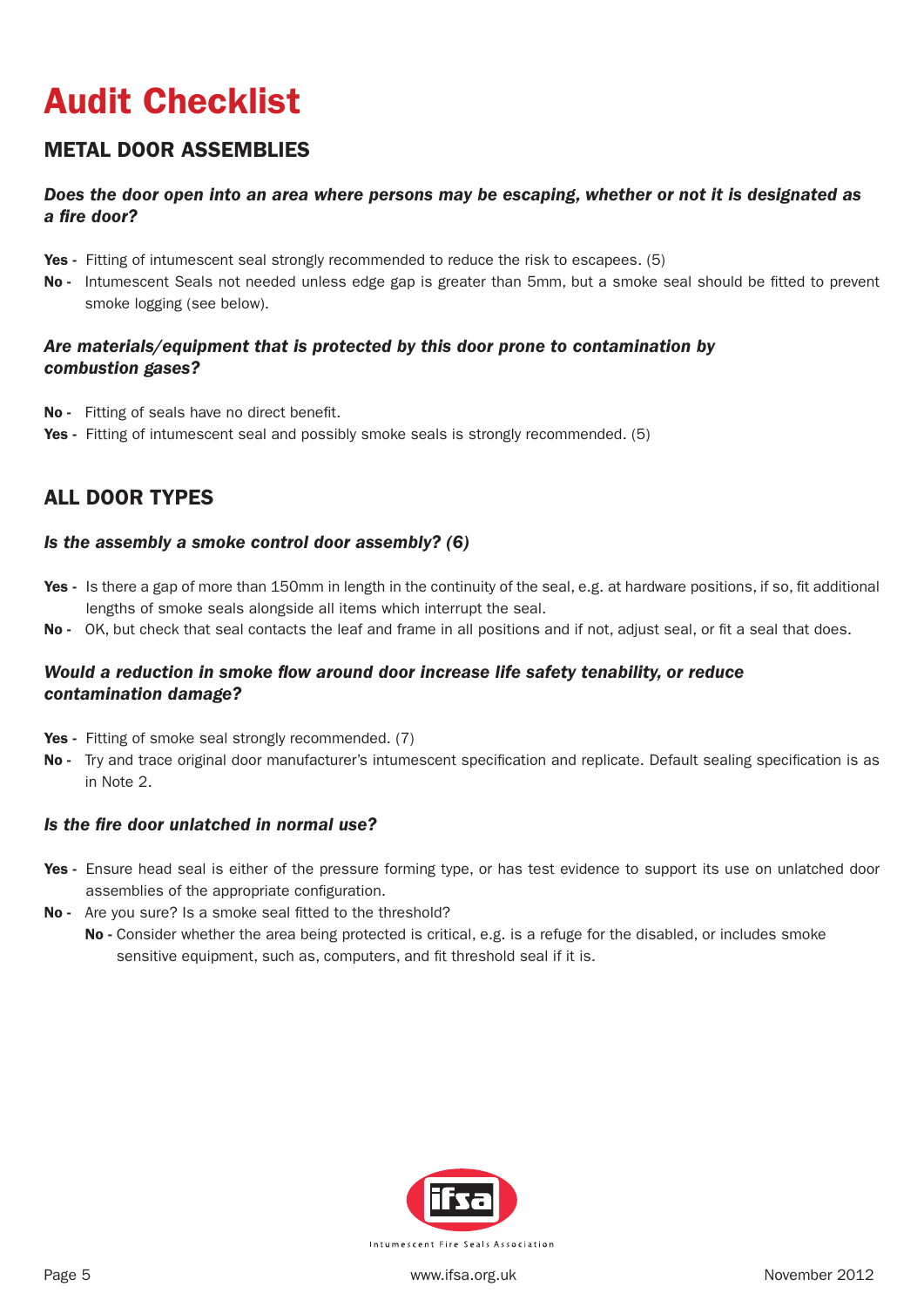## Notes

#### *(1) The written evidence that the door is a fire door may take the form of:*

- *Test Report from testing authority*
- *Field of Application Report issued by a suitably qualified body (A1 of Approved Document 'B')*
- *Assessment of Performance in lieu of test evidence also issued by the above*
- *A Third Party Certification Assessment of the door which covers the size and mode and configuration of the assembly in use*

#### *If the door is not supported by such evidence it may be prudent to recommend that its performance is assessed by such an authoritative body*

- *(2) Check that the intumescent is not concealed behind the lipping (this may require an inspection of the head of the leaf). If a plastic plug is fitted with a green core, this is one way that this may be identified.*
- *(3) It is the Association's view that for FD30 (E30) doors a 15mm wide strip to the jambs and a 20mm to the head are appropriate and the FD60 (E60) doors, either 2 x 12mm, 2 x 15mm or 1 x 25mm fitted to the jambs and 2 x 15mm across the head to be used with protection at hinges. If the performance of the door has to be quantified this should be achieved by assessment by a suitably qualified engineer*
- *(4) It is preferred that the seals across the head of a door assembly are capable of producing pressure which may restrict movement of the leaf head, or if non pressure forming seals are fitted can they produce copious quantities of expanded foam which can tolerate much movement. Soft seals are preferred in a meeting stile, albeit pressure forming seals may be used with the manufacturer's guidance*
- *(5) Many seals can be surface mounted in frame reveal or door edges; contact potential supplier*
- *(6) Insurance considerations as well as life safety, may designate the door to be smoke restricting door*
- *(7) If assembly is steel, the potential for smoke seal igniting must be investigated*

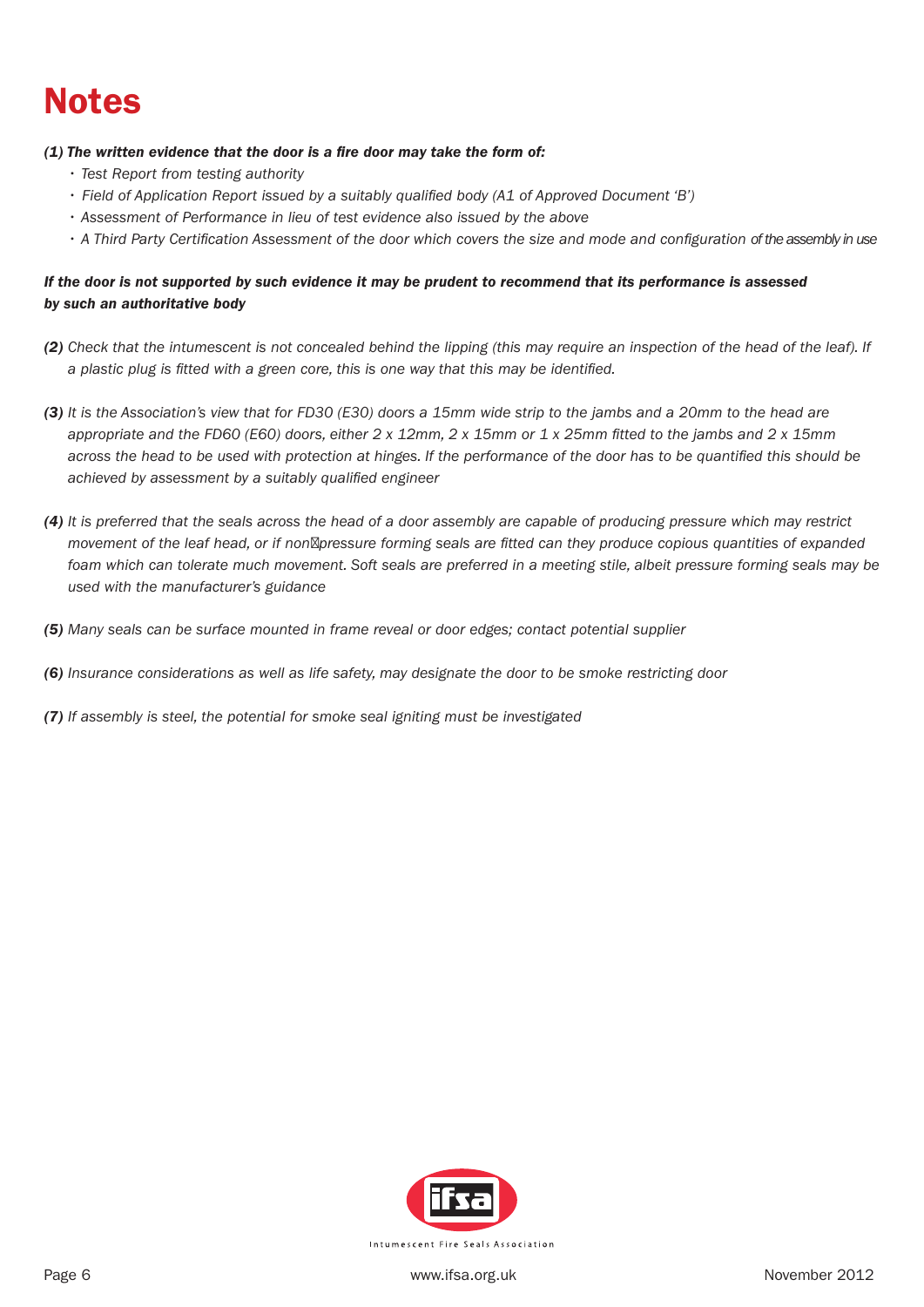## Information about IFSA

The Intumescent Fire Seals Association (IFSA) is a trade association established in 1982 with the following objectives:

- To promote the life safety benefit associated with the use of intumescent and smoke seals
- To promote research and development into extending the areas where these benefits can be utilised
- To participate in the development of test procedures for fire protection products in BSI, CEN and ISO which are fair, repeatable and reproducible.

IFSA maintains close links with the fire community. The Secretariat is based at International Fire Consultants and receives technical advice from its Principal Consultant, Peter Jackman.

At the time of its formation, IFSA recognised the need for a simple standard test to compare the performance of intumescent fire seals for use in fire doorsets, which was free from the influence of other materials and constructional variations and yet subjected the intumescent material to the conditions which prevail in a full scale test.

It, therefore, sponsored the development of such a test and this is now embodied in BS476: Part 23 (1987). Whilst the results of the test have a limited field of application, only being usable on single leaf, single action, latched doors of limited size and distortion characteristics, it does allow the sealing capability of intumescent seals to be compared without any influence from the leaf.

There is now an ISO equivalent test, i.e. BS ISO 12472: 2003.

Due to its repeatability the test method is being used successfully to evaluate the influence that real time ageing may have on the properties of intumescent fire seals produced by IFSA member companies. The programme is planned to investigate 25 years exposure to a variety of controlled and uncontrolled environments. Early findings showed no detectable visual decline and tests are being undertaken soon to confirm these findings.

A test programme undertaken in conjunction initially with DOE/BRE to produce standardise conditions for evaluating

penetration seals formed the basis of the standard configuration incorporated in the CEN test procedure EN 1366-3 for evaluating seals for use with metal pipes. This configuration has been refined and now forms a draft technical report in ISO (DTR 10295-3) where ma method of extrapolating the results of penetration sealing tests, using simple solid conductors, can be used to establish the field of application of intumescent sealants due to be published in 2010.

Fire stopping, service penetration sealing, fire doors and fire glass are all critical aspects of fire safe premises and under the new Regulatory Reform (Fire Safety) Order and the ongoing reliance on fire risk assessments, it is vital that risk assessors understand the role and function of these products. IFSA has produced a number of downloadable Good Practice Guides to help risk assessors know and understand when a particular intumescent application is right or wrong, or how a risk may be controlled by the use of the correctly specified sealing product. These guides were commended by the ABE in the 2006 Fire Safety Award competition.

The move away from brickwork, blockwork and cast concrete forms of construction, towards a greater use of studwork and joisted walls, floors and ceilings, has left many of our fire separating constructions compromised by the fitting of electrical services (switches, plug sockets, concealed lighting, extract fans). IFSA has cooperated with the Electrical Safety Council (ESC), in the preparation of their guide, 'Electrical installations and their impact on the fire performance of buildings; Part 1, Domestic Premises'. This did win the ABE's Fire Safety Award in 2009.

Intumescent materials can seriously reduce the impact that such installations may produce. Correctly fitted sealing systems make a greater contribution to life safety in a fire than almost any other measure. If you do nothing else to enhance life safety – at least seal up the building with fire and smoke seals, preferably from an IFSA Member because they take fire safety seriously.

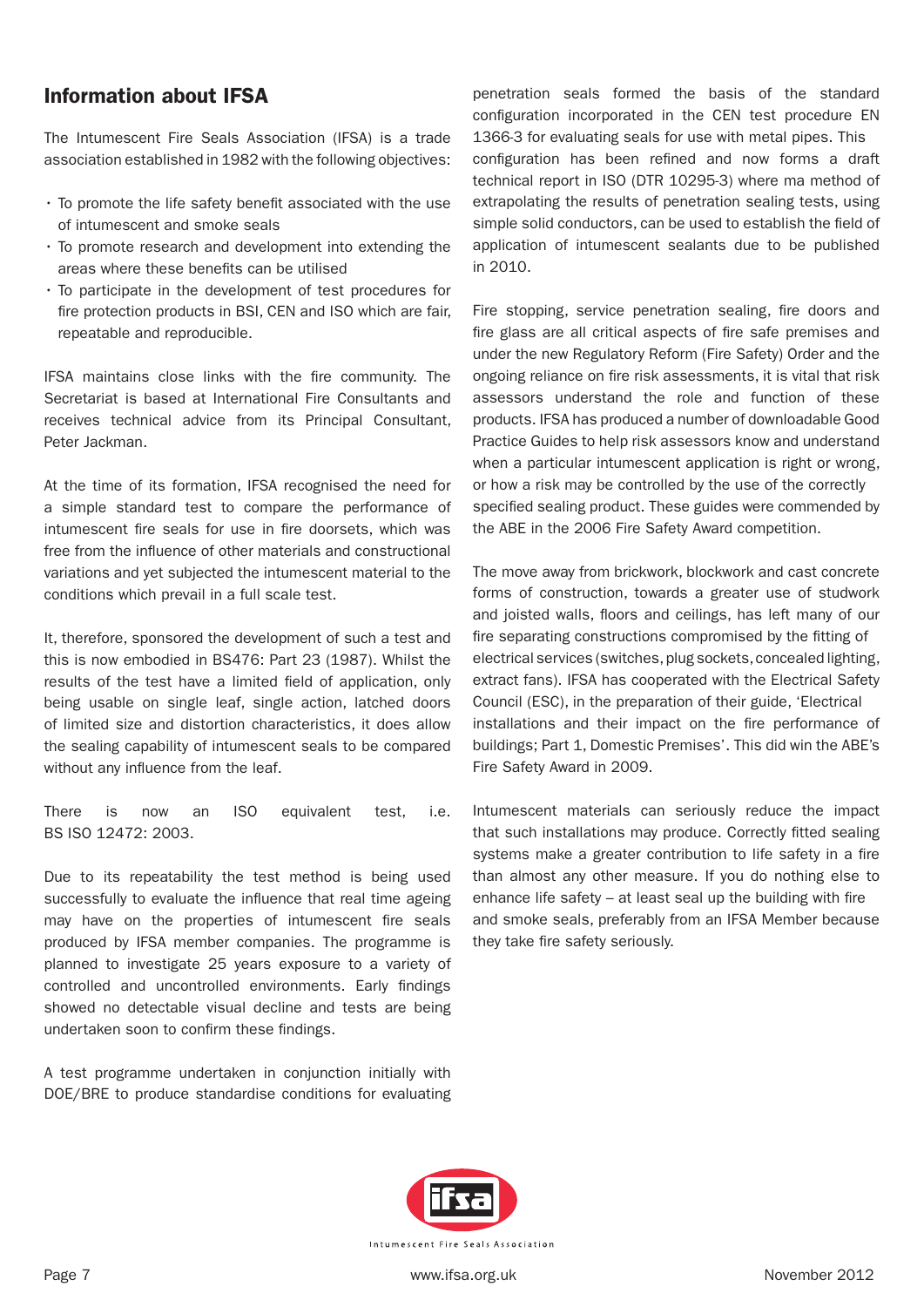# CURRENT IFSA MEMBERS AND CONTRIBUTORS TO THE INFORMATION SHEET















## Technical Consultants to IFSA



**INTERNATIONAL FIRE CONSULTANTS LTD**